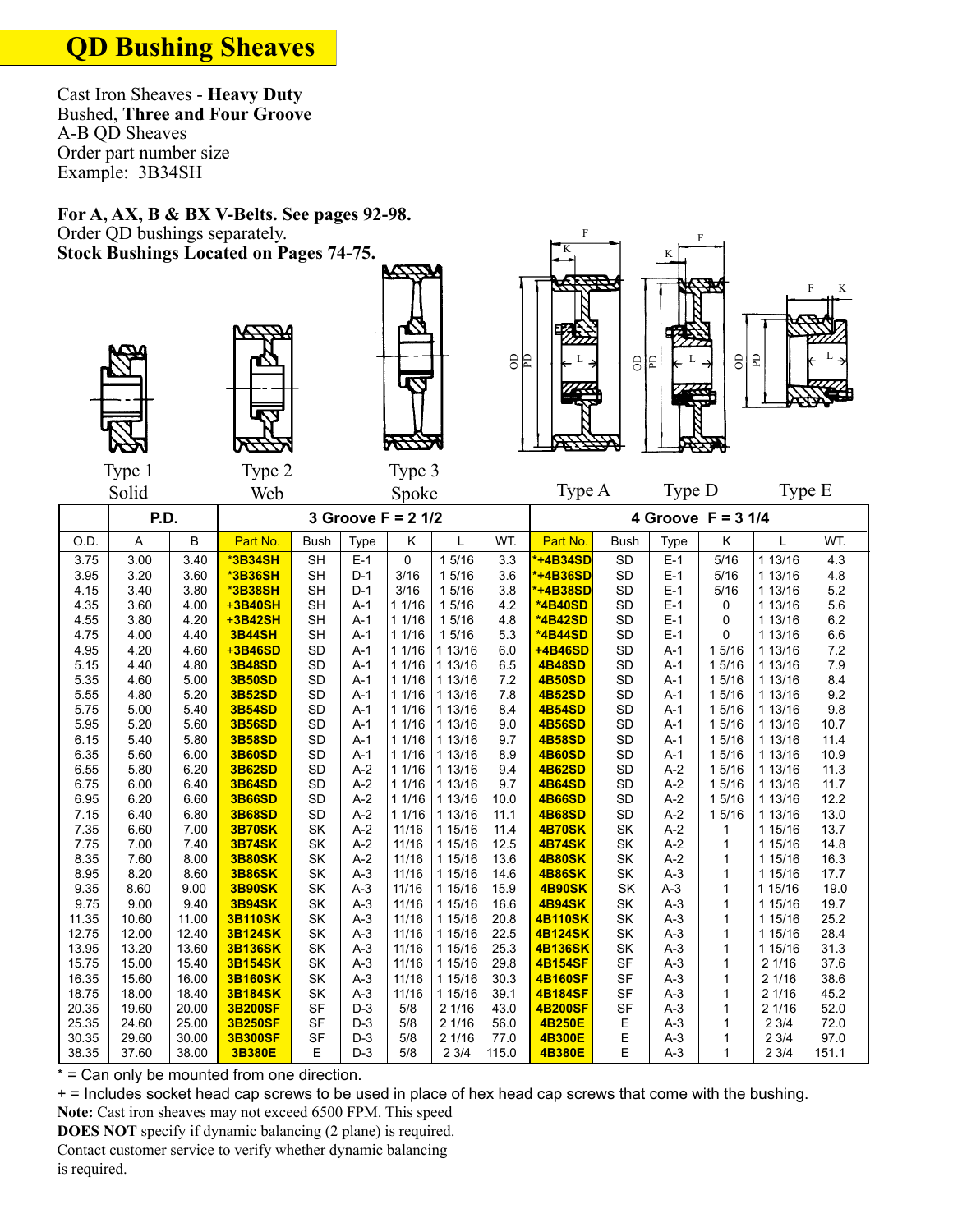Cast Iron Sheaves - **Heavy Duty** Bushed, **Five and Six Groove** A-B QD Sheaves Order part number size Example: 5B34SD

Order QD bushings separately.





Solid

Type 2





Type A

Type E

|       | Solid |       | Web            |             |                  |          | Spoke   |       |                |             |             |                              |         |       |
|-------|-------|-------|----------------|-------------|------------------|----------|---------|-------|----------------|-------------|-------------|------------------------------|---------|-------|
|       |       | P.D.  |                |             | 5 Groove $F = 4$ |          |         |       |                |             |             | 6 Groove $F = 4 \frac{3}{4}$ |         |       |
| O.D.  | A     | B     | Part No.       | <b>Bush</b> | <b>Type</b>      | Κ        | L       | WT.   | Part No.       | <b>Bush</b> | <b>Type</b> | K                            | L       | WT.   |
| 3.75  | 3.00  | 3.40  | $+5B34SD$      | <b>SD</b>   | $E-1$            | 5/16     | 1 13/16 | 5.2   | $+*6B34SD$     | <b>SD</b>   | $E-1$       | 5/16                         | 1 13/16 | 5.8   |
| 3.95  | 3.20  | 3.60  | $*+5B36SD$     | <b>SD</b>   | $E-1$            | 5/16     | 1 13/16 | 5.7   | $+*6B36SD$     | <b>SD</b>   | $E-1$       | 5/16                         | 1 13/16 | 6.8   |
| 4.15  | 3.40  | 3.80  | *5B38SD        | <b>SD</b>   | $E-1$            | 5/16     | 1 13/16 | 6.2   | *6B38SD        | <b>SD</b>   | $E-1$       | 5/16                         | 1 13/16 | 7.1   |
| 4.35  | 3.60  | 4.00  | *5B40SD        | <b>SD</b>   | $E-1$            | 0        | 1 13/16 | 6.5   | *6B40SD        | <b>SD</b>   | $E-1$       | 0                            | 1 13/16 | 7.7   |
| 4.55  | 3.80  | 4.20  | *5B42SD        | <b>SD</b>   | $E-1$            | $\Omega$ | 1 13/16 | 7.1   | *6B42SD        | <b>SD</b>   | $E-1$       | 0                            | 1 13/16 | 8.6   |
| 4.75  | 4.00  | 4.40  | *5B44SD        | <b>SD</b>   | $E-1$            | $\Omega$ | 1 13/16 | 7.8   | *6B44SD        | <b>SD</b>   | $E-1$       | 0                            | 1 13/16 | 9.3   |
| 4.95  | 4.20  | 4.60  | +5B46SD        | <b>SD</b>   | $A-1$            | 1 5/16   | 1 13/16 | 8.5   | +6B46SD        | <b>SD</b>   | $A-1$       | 1 3/16                       | 1 13/16 | 9.8   |
| 5.15  | 4.40  | 4.80  | <b>5B48SD</b>  | <b>SD</b>   | $A-1$            | 1 5/16   | 1 13/16 | 9.2   | <b>6B48SD</b>  | <b>SD</b>   | $A-1$       | 1 3/16                       | 1 13/16 | 10.8  |
| 5.35  | 4.60  | 5.00  | <b>5B50SD</b>  | <b>SD</b>   | $A-1$            | 1 5/16   | 1 13/16 | 9.9   | <b>6B50SD</b>  | <b>SD</b>   | $A-1$       | 1 3/16                       | 1 13/16 | 11.0  |
| 5.55  | 4.80  | 5.20  | <b>5B52SD</b>  | <b>SD</b>   | $A-1$            | 1 5/16   | 1 13/16 | 10.9  | <b>6B52SD</b>  | <b>SD</b>   | $A-1$       | 13/16                        | 1 13/16 | 12.0  |
| 5.75  | 5.00  | 5.40  | <b>5B54SK</b>  | SK          | $A-1$            | 1 5/16   | 1 15/16 | 10.5  | <b>6B54SK</b>  | SK          | $A-1$       | 1 5/16                       | 1 15/16 | 12.5  |
| 5.95  | 5.20  | 5.60  | <b>5B56SK</b>  | SK          | $A-1$            | 15/16    | 1 15/16 | 11.4  | <b>6B56SK</b>  | SK          | $A-1$       | 1 5/16                       | 1 15/16 | 13.3  |
| 6.15  | 5.40  | 5.80  | <b>5B58SK</b>  | SK          | $A-1$            | 1 5/16   | 1 15/16 | 12.3  | <b>6B58SK</b>  | SK          | $A-1$       | 1 5/16                       | 1 15/16 | 14.1  |
| 6.35  | 5.60  | 6.00  | <b>5B60SK</b>  | SK          | $A-1$            | 1 5/16   | 1 15/16 | 12.8  | <b>6B60SK</b>  | <b>SK</b>   | $A-1$       | 1 5/16                       | 1 15/16 | 15.4  |
| 6.55  | 5.80  | 6.20  | <b>5B62SK</b>  | SK          | $A-1$            | 1 5/16   | 1 15/16 | 13.6  | <b>6B62SK</b>  | SK          | $A-1$       | 1 5/16                       | 1 15/16 | 16.4  |
| 6.75  | 6.00  | 6.40  | <b>5B64SK</b>  | SK          | $A-1$            | 1 5/16   | 1 15/16 | 14.6  | <b>6B64SK</b>  | <b>SK</b>   | $A-1$       | 1 5/16                       | 1 15/16 | 17.3  |
| 6.95  | 6.20  | 6.60  | <b>5B66SK</b>  | SK          | $A-1$            | 1 5/16   | 1 15/16 | 15.9  | <b>6B66SK</b>  | <b>SK</b>   | $A-1$       | 1 5/16                       | 1 15/16 | 17.9  |
| 7.15  | 6.40  | 6.80  | <b>5B68SK</b>  | SK          | $A-1$            | 1 5/16   | 1 15/16 | 16.7  | <b>6B68SK</b>  | SK          | $A-1$       | 1 5/16                       | 1 15/16 | 19.3  |
| 7.35  | 6.60  | 7.00  | <b>5B70SF</b>  | <b>SF</b>   | $A-1$            | 1 5/16   | 21/16   | 17.1  | <b>6B70SF</b>  | <b>SF</b>   | $A-1$       | 1 11/16                      | 21/16   | 19.8  |
| 7.75  | 7.00  | 7.40  | <b>5B74SF</b>  | SF          | $A-1$            | 1 5/16   | 21/16   | 18.7  | <b>6B74SF</b>  | <b>SF</b>   | $A-2$       | 1 11/16                      | 21/16   | 22.4  |
| 8.35  | 7.60  | 8.00  | <b>5B80SF</b>  | SF          | $A-2$            | 1 5/16   | 21/16   | 19.3  | <b>6B80SF</b>  | <b>SF</b>   | $A-2$       | 1 11/16                      | 21/16   | 25.4  |
| 8.95  | 8.20  | 8.60  | <b>5B86SF</b>  | SF          | $A-2$            | 1 5/16   | 21/16   | 21.6  | <b>6B86SF</b>  | <b>SF</b>   | $A-2$       | 1 11/16                      | 21/16   | 25.7  |
| 9.75  | 9.00  | 9.40  | <b>5B94SF</b>  | <b>SF</b>   | $A-2$            | 1 5/16   | 21/16   | 24.0  | <b>6B94SF</b>  | <b>SF</b>   | $A-2$       | 1 11/16                      | 21/16   | 27.9  |
| 11.35 | 10.60 | 11.00 | <b>5B110SF</b> | <b>SF</b>   | $A-3$            | 1 5/16   | 21/16   | 28.7  | <b>6B110SF</b> | <b>SF</b>   | $A-3$       | 1 11/16                      | 21/16   | 33.1  |
| 12.75 | 12.00 | 12.40 | <b>5B124SF</b> | <b>SF</b>   | $A-3$            | 1 5/16   | 21/16   | 33.8  | <b>6B124SF</b> | <b>SF</b>   | $A-3$       | 1 11/16                      | 21/16   | 37.5  |
| 13.95 | 13.20 | 13.60 | <b>5B136SF</b> | <b>SF</b>   | $A-3$            | 1 5/16   | 21/16   | 37.0  | 6B136SF        | <b>SF</b>   | $A-3$       | 1 11/16                      | 21/16   | 42.0  |
| 15.75 | 15.00 | 15.40 | <b>5B154SF</b> | <b>SF</b>   | $A-3$            | 1 5/16   | 21/16   | 43.0  | 6B154SF        | <b>SF</b>   | $A-3$       | 1 11/16                      | 21/16   | 49.0  |
| 16.35 | 15.60 | 16.00 | <b>5B160SF</b> | <b>SF</b>   | $A-3$            | 15/16    | 21/16   | 48.0  | <b>6B160SF</b> | <b>SF</b>   | $A-3$       | 1 11/16                      | 21/16   | 48.8  |
| 18.75 | 18.00 | 18.40 | <b>5B184SF</b> | <b>SF</b>   | $A-3$            | 15/16    | 21/16   | 51.8  | <b>6B184SF</b> | <b>SF</b>   | $A-3$       | 1 11/16                      | 21/16   | 60.0  |
| 20.35 | 19.60 | 20.00 | 5B200E         | Ε           | $A-3$            | 11/4     | 23/4    | 62.0  | 6B200E         | Е           | $A-3$       | 13/8                         | 23/4    | 72.0  |
| 25.35 | 24.60 | 25.00 | 5B250E         | E           | $A-3$            | 11/4     | 23/4    | 85.0  | 6B250E         | E           | $A-3$       | 13/8                         | 23/4    | 94.0  |
| 30.35 | 29.60 | 30.00 | 5B300E         | E           | $A-3$            | 11/4     | 23/4    | 85.0  | 6B300E         | E           | $A-3$       | 13/8                         | 23/4    | 131.0 |
| 38.35 | 37.60 | 38.00 | <b>5B380E</b>  | E           | $A-3$            | 11/4     | 23/4    | 159.0 | 6B380E         | E           | $A-3$       | 13/8                         | 23/4    | 183.0 |
|       |       |       |                |             |                  |          |         |       |                |             |             |                              |         |       |

\* = Can only be mounted from one direction.

+ = Includes socket head cap screws to be used in place of hex head cap screws that come with the bushing.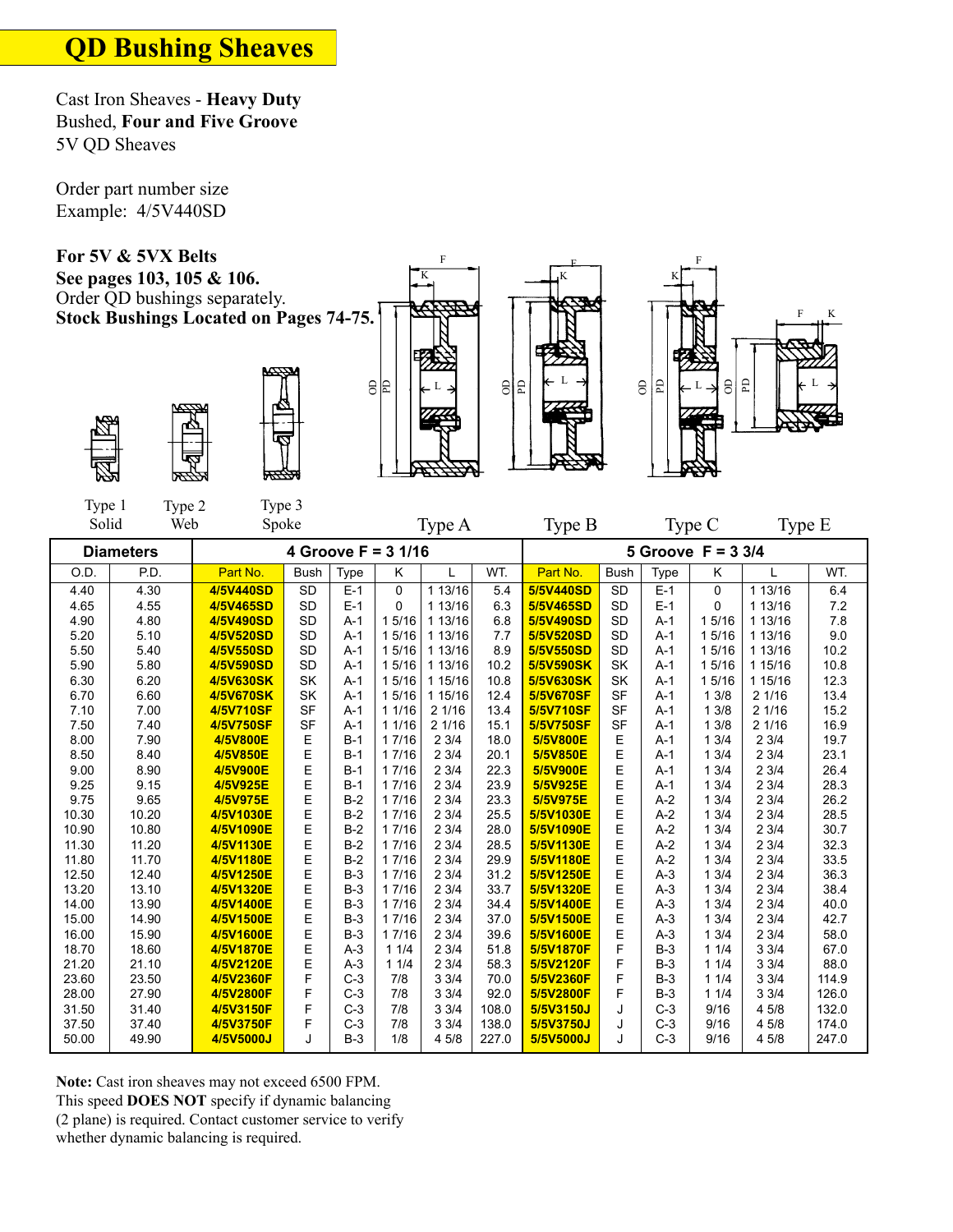Cast Iron Sheaves - **Heavy Duty** Bushed, **Six and Seven Groove** 5V QD Sheaves Order part number size Example: 6/5V440SD

Order QD bushings separately.





Type 2 Web



K 8 E al a

F





Type 1

Type 3 Spoke

Type A Type B Type C Type E

Type C

 $-F$ K

L

|       | <b>Diameters</b> |           |             |             | 6 Groove $F = 47/16$ |         |       |           |             |       | 7 Groove $F = 5 \frac{1}{8}$ |       |      |
|-------|------------------|-----------|-------------|-------------|----------------------|---------|-------|-----------|-------------|-------|------------------------------|-------|------|
| O.D.  | P.D.             | Part No.  | <b>Bush</b> | <b>Type</b> | K                    | L       | WT.   | Part No.  | <b>Bush</b> | Type  | K                            | L     | WT.  |
| 4.40  | 4.30             | 6/5V440SD | SD          | $E-1$       | 0                    | 113/16  | 7.7   |           |             |       |                              |       |      |
| 4.65  | 4.55             | 6/5V465SD | <b>SD</b>   | $E-1$       | $\Omega$             | 1 13/16 | 8.1   |           |             |       |                              |       |      |
| 4.90  | 4.80             | 6/5V490SD | <b>SD</b>   | $A-1$       | 1 5/16               | 1 13/16 | 8.1   |           |             |       |                              |       |      |
| 5.20  | 5.10             | 6/5V520SD | <b>SD</b>   | $A-1$       | 1 5/16               | 1 13/16 | 10.5  |           |             |       |                              |       |      |
| 5.50  | 5.40             | 6/5V550SD | <b>SD</b>   | $A-1$       | 1 5/16               | 1 13/16 | 12.0  |           |             |       |                              |       |      |
| 5.90  | 5.80             | 6/5V590SK | <b>SK</b>   | $A-1$       | 1 5/16               | 1 15/16 | 12.6  |           |             |       |                              |       |      |
| 6.30  | 6.20             | 6/5V630SK | <b>SK</b>   | $A-1$       | 1 5/16               | 1 15/16 | 14.5  |           |             |       |                              |       |      |
| 6.70  | 6.60             | 6/5V670SF | <b>SF</b>   | $A-1$       | 15/8                 | 21/16   | 15.4  |           |             |       |                              |       |      |
| 7.10  | 7.00             | 6/5V710SF | <b>SF</b>   | $A-1$       | 15/8                 | 21/16   | 17.4  | 7/5V710SF | <b>SF</b>   | $A-1$ | 21/8                         | 21/16 | 17.7 |
| 7.50  | 7.40             | 6/5V750SF | <b>SF</b>   | $A-1$       | 15/8                 | 21/16   | 19.4  | 7/5V750SF | <b>SF</b>   | $A-1$ | 21/8                         | 21/16 | 20.1 |
| 8.00  | 7.90             | 6/5V800E  | E           | $A-1$       | 2                    | 23/4    | 22.7  | 7/5V800E  | $\mathsf E$ | $A-1$ | 21/2                         | 23/4  | 23.8 |
| 8.50  | 8.40             | 6/5V850E  | E           | $A-1$       | 2                    | 23/4    | 26.0  | 7/5V850E  | E           | $A-1$ | 21/2                         | 23/4  | 26.5 |
| 9.00  | 8.90             | 6/5V900E  | E           | $A-1$       | 2                    | 23/4    | 29.4  | 7/5V900E  | E           | $A-1$ | 21/2                         | 23/4  | 32.0 |
| 9.25  | 9.15             | 6/5V925E  | E           | $A-1$       | 2                    | 23/4    | 30.8  | 7/5V925F  | F           | $A-1$ | 2 9/16                       | 33/4  | 37.5 |
| 9.75  | 9.65             | 6/5V975E  | E           | $A-2$       | $\overline{c}$       | 23/4    | 35.0  | 7/5V975F  | F           | $A-1$ | 2 9/16                       | 33/4  | 43.0 |
| 10.30 | 10.20            | 6/5V1030E | E           | $A-2$       | $\overline{2}$       | 23/4    | 33.0  | 7/5V1030F | F           | $A-1$ | 2 9/16                       | 33/4  | 44.3 |
| 10.90 | 10.80            | 6/5V1090E | E           | $A-2$       | 2                    | 23/4    | 35.6  | 7/5V1090F | F           | $A-2$ | 2 9/16                       | 33/4  | 45.5 |
| 11.30 | 11.20            | 6/5V1130E | E           | $A-2$       | $\overline{c}$       | 23/4    | 36.7  | 7/5V1130F | F           | $A-2$ | 29/16                        | 33/4  | 47.0 |
| 11.80 | 11.70            | 6/5V1180E | E           | $A-2$       | $\overline{2}$       | 23/4    | 41.4  | 7/5V1180F | F           | $A-2$ | 2 9/16                       | 33/4  | 50.0 |
| 12.50 | 12.40            | 6/5V1250F | F           | $B-3$       | 15/16                | 33/4    | 45.2  | 7/5V1250F | F           | $A-2$ | 2 9/16                       | 33/4  | 53.3 |
| 13.20 | 13.10            | 6/5V1320F | F           | $B-3$       | 15/16                | 33/4    | 50.0  | 7/5V1320F | F           | $A-3$ | 29/16                        | 33/4  | 56.0 |
| 14.00 | 13.90            | 6/5V1400F | F           | $B-3$       | 15/16                | 33/4    | 52.6  | 7/5V1400F | F           | $A-3$ | 2 9/16                       | 33/4  | 60.5 |
| 15.00 | 14.90            | 6/5V1500F | F           | $B-3$       | 15/16                | 33/4    | 55.2  | 7/5V1500F | F           | $A-3$ | 2 9/16                       | 33/4  | 65.0 |
| 16.00 | 15.90            | 6/5V1600F | F           | $B-3$       | 1 15/16              | 33/4    | 58.0  | 7/5V1600F | F           | $A-3$ | 2 9/16                       | 33/4  | 71.0 |
| 18.70 | 18.60            | 6/5V1870F | F           | $A-3$       | 1 5/16               | 33/4    | 70.0  | 7/5V1870J | J           | $A-3$ | 19/16                        | 4 5/8 | 91.0 |
| 21.20 | 21.10            | 6/5V2120F | F           | $A-3$       | 1 5/16               | 33/4    | 116.0 |           |             |       |                              |       |      |
| 23.60 | 23.50            | 6/5V2360J | J           | $B-3$       | 11/4                 | 4 5/8   | 117.5 |           |             |       |                              |       |      |
| 28.00 | 27.90            | 6/5V2800J | J           | $B-3$       | 11/4                 | 4 5/8   | 125.0 |           |             |       |                              |       |      |
| 31.50 | 31.40            | 6/5V3150J | J           | $B-3$       | 11/4                 | 4 5/8   | 200.0 |           |             |       |                              |       |      |
| 37.50 | 37.40            | 6/5V3750J | J           | $B-3$       | 11/4                 | 4 5/8   | 235.0 |           |             |       |                              |       |      |
| 50.00 | 49.90            | 6/5V5000M | M           | $C-3$       | 3/4                  | 6 3/4   | 330.0 |           |             |       |                              |       |      |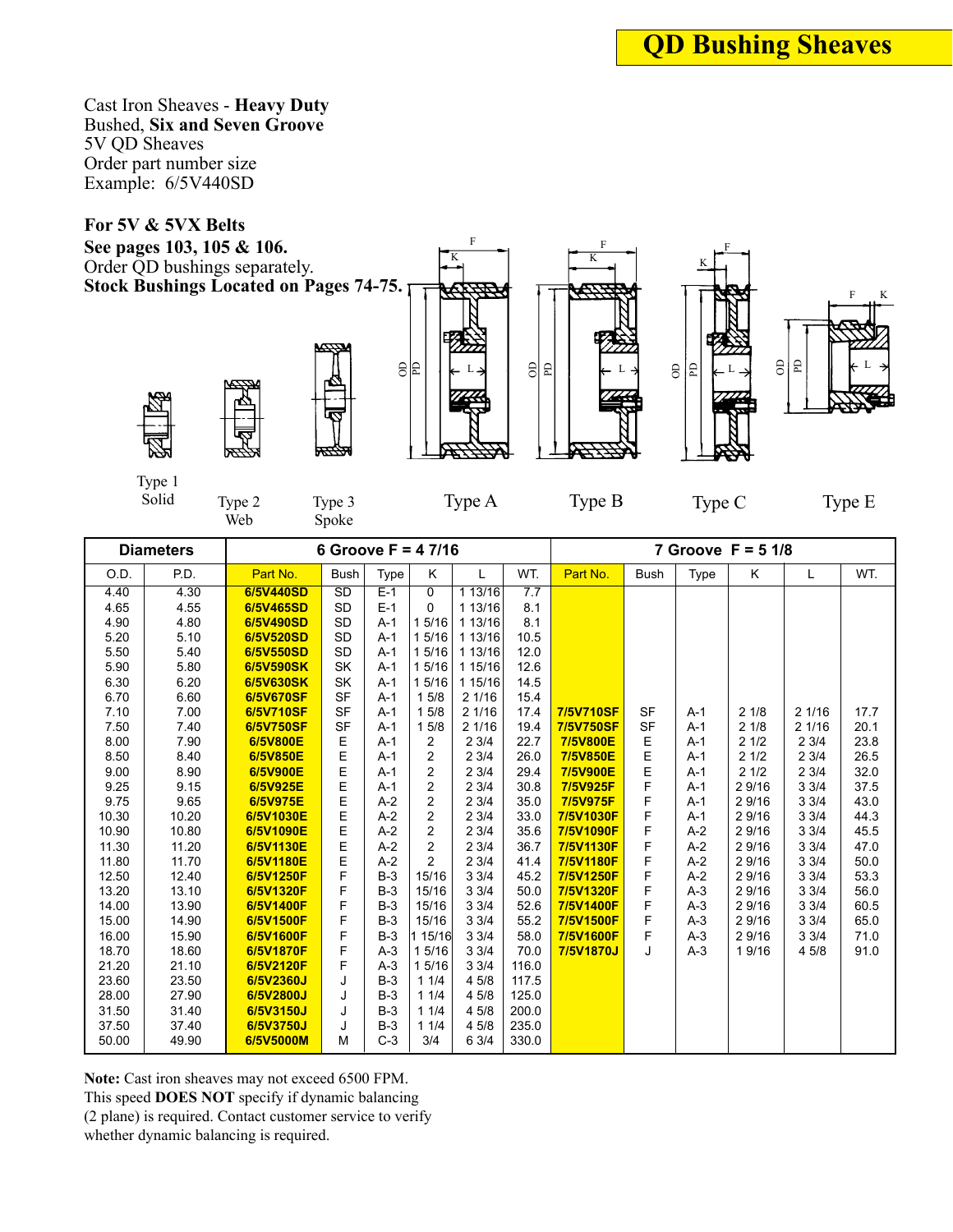Cast Iron Sheaves - **Heavy Duty** Bushed, **Eight and Ten Groove**  Order part number size Example: 8/5V710SF

Order QD bushings separately.





|       | <b>Diameters</b> |           |           |       | 8 Groove $F = 5 13/16$ |       |       | 10 Groove F = 7 3/16 |      |             |         |       |       |
|-------|------------------|-----------|-----------|-------|------------------------|-------|-------|----------------------|------|-------------|---------|-------|-------|
| O.D.  | P.D.             | Part No.  | Bush      | Type  | κ                      | L     | WT.   | Part No.             | Bush | <b>Type</b> | K       | L     | WT.   |
| 7.10  | 7.00             | 8/5V710SF | SF        | $A-1$ | 21/8                   | 21/16 | 20.7  |                      |      |             |         |       |       |
| 7.50  | 7.40             | 8/5V750SF | <b>SF</b> | $A-1$ | 21/8                   | 21/16 | 23.1  |                      |      |             |         |       |       |
| 8.00  | 7.90             | 8/5V800E  | Ε         | $A-1$ | 21/2                   | 23/4  | 26.8  | 10/5V800E            | Е    | A-1         | 31/4    | 2 3/4 | 30.9  |
| 8.50  | 8.40             | 8/5V850E  | E         | $A-1$ | 21/2                   | 23/4  | 29.5  | 10/5V850E            | E    | $A-1$       | 31/4    | 23/4  | 34.9  |
| 9.00  | 8.90             | 8/5V900E  | E         | $A-1$ | 21/2                   | 23/4  | 35.0  | 10/5V900F            | F    | A-1         | 35/16   | 33/4  | 43.7  |
| 9.25  | 9.15             | 8/5V925F  | F         | $A-1$ | 2 9/16                 | 33/4  | 40.5  | 10/5V925F            | F    | $A-1$       | 35/16   | 33/4  | 45.6  |
| 9.75  | 9.65             | 8/5V975F  | F         | $A-1$ | 2 9/16                 | 33/4  | 46.0  | 10/5V975F            | F    | A-1         | 35/16   | 33/4  | 51.0  |
| 10.30 | 10.20            | 8/5V1030F | F         | $A-1$ | 2 9/16                 | 33/4  | 47.3  | 10/5V1030F           | F    | A-1         | 35/16   | 33/4  | 59.0  |
| 10.90 | 10.80            | 8/5V1090F | F         | $A-2$ | 2 9/16                 | 33/4  | 48.5  | 10/5V1090F           | F    | $A-2$       | 35/16   | 33/4  | 65.5  |
| 11.30 | 11.20            | 8/5V1130F | F         | $A-2$ | 29/16                  | 33/4  | 50.0  | 10/5V1130F           | F    | $A-2$       | 35/16   | 33/4  | 60.8  |
| 11.80 | 11.70            | 8/5V1180F | F         | $A-2$ | 29/16                  | 33/4  | 53.0  | 10/5V1180F           | F    | $A-2$       | 35/16   | 33/4  | 63.0  |
| 12.50 | 12.40            | 8/5V1250F | F         | $A-2$ | 29/16                  | 33/4  | 56.3  | 10/5V1250J           | J    | $A-2$       | 39/16   | 4 5/8 | 71.3  |
| 13.20 | 13.10            | 8/5V1320F | F         | $A-3$ | 29/16                  | 33/4  | 59.0  | 10/5V1320J           |      | $A-2$       | 39/16   | 45/8  | 79.5  |
| 14.00 | 13.90            | 8/5V1400F | F         | $A-3$ | 2 9/16                 | 33/4  | 63.5  | 10/5V1400J           |      | $A-2$       | 3 9/16  | 4 5/8 | 88.0  |
| 15.00 | 14.90            | 8/5V1500F | F         | $A-3$ | 2 9/16                 | 33/4  | 68.0  | 10/5V1500J           |      | $A-2$       | 3 9/16  | 4 5/8 | 94.5  |
| 16.00 | 15.90            | 8/5V1600F | F         | $A-3$ | 2 9/16                 | 33/4  | 74.0  | 10/5V1600J           |      | $A-3$       | 3 9/16  | 4 5/8 | 101.2 |
| 18.70 | 18.60            | 8/5V1870J | J         | $A-3$ | 19/16                  | 4 5/8 | 94.0  | 10/5V1870J           | J    | $A-3$       | 1 9/16  | 4 5/8 | 109.6 |
| 21.20 | 21.10            | 8/5V2120J | J         | $A-3$ | 9/16                   | 45/8  | 106.0 | 10/5V2120J           |      | $A-3$       | 9/16    | 45/8  | 122.0 |
| 23.60 | 23.50            | 8/5V2360J | J         | $A-3$ | 19/16                  | 4 5/8 | 120.0 | 10/5V2360M           | м    | $B-3$       | 1 15/16 | 6 3/4 | 174.0 |
| 28.00 | 27.90            | 8/5V2800J | J         | $A-3$ | 9/16                   | 4 5/8 | 145.0 | 10/5V2800M           | M    | $B-3$       | 1 15/16 | 63/4  | 214.0 |
| 31.50 | 31.40            | 8/5V3150M | М         | $B-3$ | 5/8                    | 6 3/4 | 196.2 | 10/5V3150M           | М    | $B-3$       | 1 15/16 | 6 3/4 | 238.0 |
| 37.50 | 37.40            | 8/5V3750M | М         | $B-3$ | 5/8                    | 63/4  | 248.0 | 10/5V3750M           | М    | $B-3$       | 1 15/16 | 6 3/4 | 283.0 |
| 50.00 | 49.90            | 8/5V5000M | М         | $B-3$ | 5/8                    | 6 3/4 | 367.0 | 10/5V5000M           | М    | $B-3$       | 1 15/16 | 6 3/4 | 427.0 |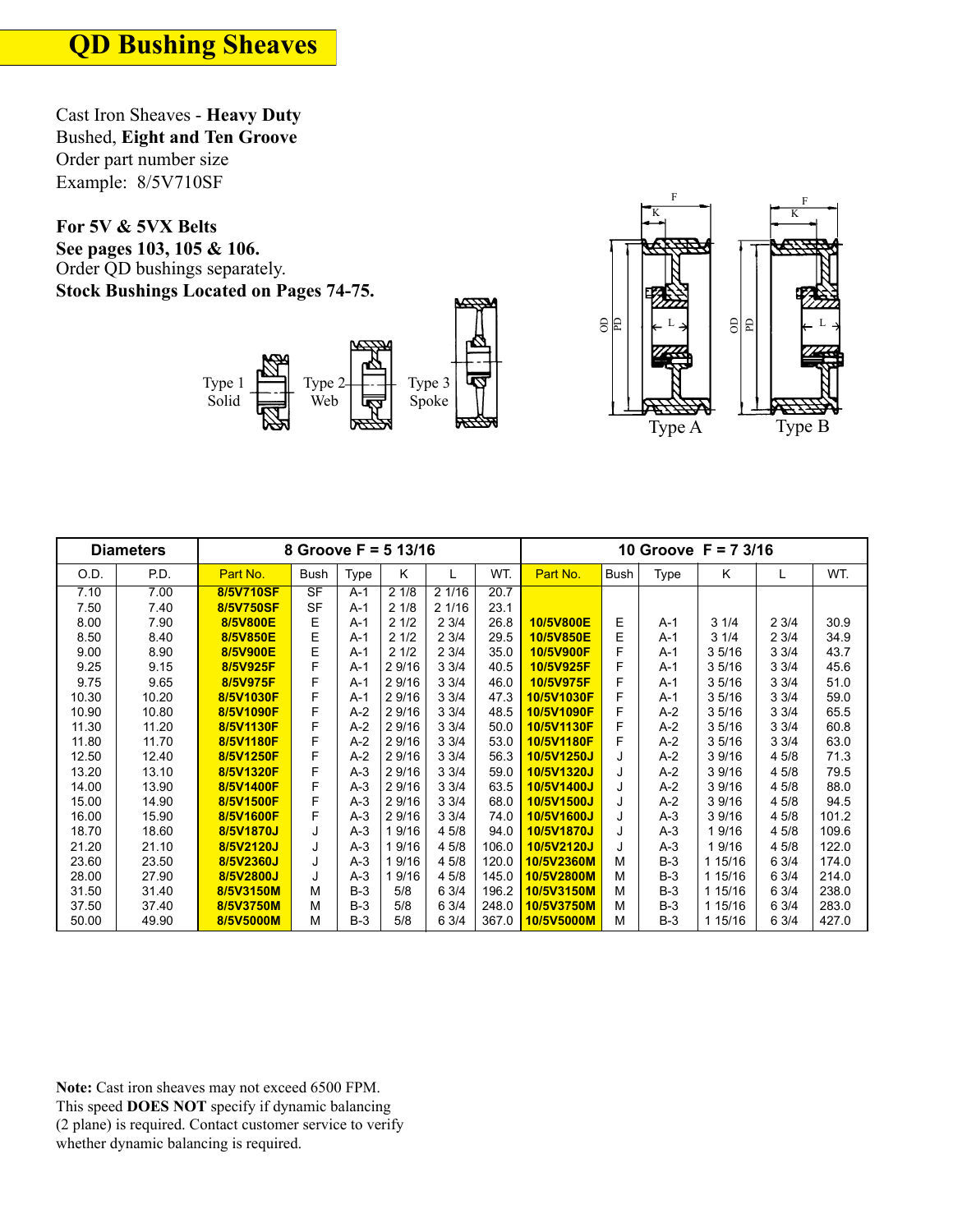## **QD Bushing Sheaves**

Cast Iron Sheaves - **Heavy Duty** Bushed, **Four, Five, Six and Seven Groove** 8V QD Sheaves Order part number size Example:  $4/8V1250F$ 

Order QD bushings separately.



Type 1 Solid



Type 3 Spoke

81



F





Web \* = Can only be mounted from one direction.

Type 2

| <b>Diameters</b>  |                   |            |                |       | 4 Groove $F = 47/8$ |       |              | 5 Groove $F = 6$             |             |       |                         |       |       |
|-------------------|-------------------|------------|----------------|-------|---------------------|-------|--------------|------------------------------|-------------|-------|-------------------------|-------|-------|
| $\overline{O.D.}$ | $\overline{PD}$ . | Part No.   | Bush           | Type  | Κ                   | Г     | WT.          | Part No.                     | Bush        | Type  | $\overline{\mathsf{K}}$ | Г     | WT.   |
| 12.50             | 12.30             | 4/8V1250F  | $\overline{F}$ | $A-1$ | 13/16               | 33/4  | 60.0         | 5/8V1250F                    | F           | $A-1$ | 25/16                   | 33/4  | 82.8  |
| 13.20             | 13.00             | 4/8V1320F  | F              | $A-2$ | 13/16               | 33/4  | 64.0         | 5/8V1320F                    | F           | $A-2$ | 25/16                   | 33/4  | 96.0  |
| 14.00             | 13.80             | 4/8V1400F  | F              | $A-2$ | 13/16               | 33/4  | 68.3         | 5/8V1400F                    | F           | $A-2$ | 25/16                   | 33/4  | 81.0  |
| 15.00             | 14.80             | 4/8V1500F  | F              | $A-2$ | 1 3/16              | 33/4  | 72.6         | 5/8V1500F                    | F           | $A-2$ | 25/16                   | 33/4  | 84.5  |
| 16.00             | 15.80             | 4/8V1600F  | F              | $A-2$ | 13/16               | 33/4  | 77.0         | 5/8V1600F                    | F           | $A-2$ | 2 5/16                  | 33/4  | 95.5  |
| 17.00             | 16.80             | 4/8V1700F  | F              | $A-3$ | 13/16               | 33/4  | 83.5         | 5/8V1700J                    | J           | $A-3$ | $\boldsymbol{2}$        | 4 5/8 | 104.5 |
| 18.00             | 17.80             | 4/8V1800F  | F              | $A-3$ | 1 3/16              | 33/4  | 90.0         | 5/8V1800J                    | J           | $A-3$ | 2                       | 4 5/8 | 115.2 |
| 19.00             | 18.80             | 4/8V1900F  | F              | $A-3$ | 13/16               | 33/4  | 112.0        | 5/8V1900J                    | J           | $A-3$ | 2                       | 4 5/8 | 122.0 |
| 20.00             | 19.80             | 4/8V2000J  | J              | $A-3$ | 17/16               | 4 5/8 | 114.0        | 5/8V2000J                    | J           | $A-3$ | 2                       | 4 5/8 | 133.0 |
| 21.20             | 21.00             | 4/8V2120J  | J              | $A-3$ | 1 7/16              | 4 5/8 | 140.0        | 5/8V2120J                    | J           | $A-3$ | $\mathbf{2}$            | 4 5/8 | 140.0 |
| 22.40             | 22.20             | 4/8V2240J  | J              | $A-3$ | 17/16               | 45/8  | 150.0        | 5/8V2240M                    | М           | $B-3$ | 13/16                   | 6 3/4 | 182.0 |
| 24.80             | 24.60             | 4/8V2480M  | M              | $F-3$ | 5/16                | 6 3/4 | 211.0        | 5/8V2480M                    | М           | $B-3$ | 13/16                   | 6 3/4 | 201.0 |
| 30.00             | 29.80             | 4/8V3000M  | М              | $F-3$ | 5/16                | 6 3/4 | 264.0        | 5/8V3000M                    | М           | $B-3$ | 13/16                   | 6 3/4 | 254.0 |
| 35.50             | 35.30             | 4/8V3550M  | M              | $F-3$ | 5/16                | 6 3/4 | 367.0        | 5/8V3550M                    | М           | $B-3$ | 13/16                   | 6 3/4 | 298.0 |
| 40.00             | 39.80             | 4/8V4000M  | М              | $F-3$ | 5/16                | 6 3/4 | 300.0        | 5/8V4000M                    | М           | $B-3$ | 13/16                   | 6 3/4 | 337.0 |
| 44.50             | 44.30             | 4/8V4450M  | M              | $C-3$ | 13/16               | 6 3/4 | 350.0        | 5/8V4450N                    | N           | $C-3$ | 15/16                   | 8 1/8 | 375.0 |
| 53.00             | 52.80             | 4/8V5300M  | M              | $C-3$ | 13/16               | 6 3/4 | 400.0        | 5/8V5300N                    | N           | $F-3$ | 1/4                     | 81/8  | 625.0 |
|                   | <b>Diameters</b>  |            |                |       | 6 Groove $F = 71/8$ |       |              | 7 Groove $F = 8 \frac{1}{4}$ |             |       |                         |       |       |
| O.D.              | P.D.              | Part No.   | <b>Bush</b>    | Type  | Κ                   | Г     | WT.          | Part No.                     | <b>Bush</b> | Type  | Κ                       | Г     | WT.   |
| 12.50             | 12.30             | 6/8V1250F  | $\mathsf F$    | $A-1$ | 25/16               | 33/4  | 81.0         | 7/8V1250J                    | J           | $A-1$ | 3 9/16                  | 4 5/8 | 113.0 |
| 13.20             | 13.00             | 6/8V1320F  | F              | A-1   | 25/16               | 33/4  | 85.4         | 7/8V1320J                    | J           | $A-2$ | 3 9/16                  | 4 5/8 | 127.0 |
| 14.00             | 13.80             | 6/8V1400F  | F              | $A-1$ | 25/16               | 33/4  | 96.0         | 7/8V1400J                    | J           | $A-2$ | 3 9/16                  | 4 5/8 | 123.0 |
| 15.00             | 14.80             | 6/8V1500J  | J              | $A-1$ | 2 9/16              | 45/8  | 110.0        | 7/8V1500J                    | J           | $A-1$ | 3 15/16                 | 4 5/8 | 142.0 |
| 16.00             | 15.80             | 6/8V1600J  | J              | A-1   | 2 9/16              | 4 5/8 | 118.0        | 7/8V1600J                    | J           | $A-2$ | 3 15/16                 | 4 5/8 | 160.0 |
| 17.00             | 16.80             | 6/8V1700J  | J              | $A-2$ | 2 9/16              | 45/8  | 126.0        | 7/8V1700M                    | М           | $A-2$ | 3 15/16                 | 6 3/4 | 226.0 |
| 18.00             | 17.80             | 6/8V1800J  | J              | $A-2$ | 2 9/16              | 4 5/8 | 133.0        | 7/8V1800M                    | М           | $A-2$ | 3 15/16                 | 6 3/4 | 228.0 |
| 19.00             | 18.80             | 6/8V1900J  | J              | $A-2$ | 2 9/16              | 45/8  | 157.0        | 7/8V1900M                    | M           | $A-2$ | 3 15/16                 | 6 3/4 | 220.0 |
| 20.00             | 19.80             | 6/8V2000M  | M              | $B-2$ | 15/16               | 6 3/4 | 185.0        | 7/8V2000M                    | M           | $A-2$ | 3 15/16                 | 6 3/4 | 210.0 |
| 21.20             | 21.00             | 6/8V2120M  | M              | $B-2$ | 1 15/16             | 6 3/4 | 194.0        |                              |             |       |                         |       |       |
| 22.40             | 22.20             | 6/8V2240M  | M              | $B-3$ | 1 15/16             | 6 3/4 | 221.0        |                              |             |       |                         |       |       |
| 24.80             | 24.60             | 6/8V2480M  | M              | $B-3$ | 1 15/16             | 6 3/4 | 248.0        |                              |             |       |                         |       |       |
| 30.00             | 29.80             | 6/8V3000M  | M              | $B-3$ | 1 15/16             | 6 3/4 | 276.0        |                              |             |       |                         |       |       |
| 35.50             | 35.30             | 6/8V3550N  | ${\sf N}$      | $C-3$ | 11/8                | 81/8  | 444.0        |                              |             |       |                         |       |       |
| 40.00             | 39.80             | 6/8V4000N  | N              | $C-3$ | 11/8                | 81/8  | 519.0        |                              |             |       |                         |       |       |
| 44.50             | 44.30             | 6/8V4450N  | N              | $C-3$ | 7/8                 | 8 1/8 | 600.0        |                              |             |       |                         |       |       |
| 53.00             | 52.80             | 6/8V5300N  | N              | $C-3$ | 0                   | 8 1/8 | 768.0        |                              |             |       |                         |       |       |
| 63.00             | 62.80             | *6/8V6300P | P              | $C-3$ | $\overline{2}$      | 93/8  | 890.0        |                              |             |       |                         |       |       |
| 71.00             | 70.80             | *6/8V7100P | P              | $C-3$ | 2                   |       | 9 3/8 1000.0 |                              |             |       |                         |       |       |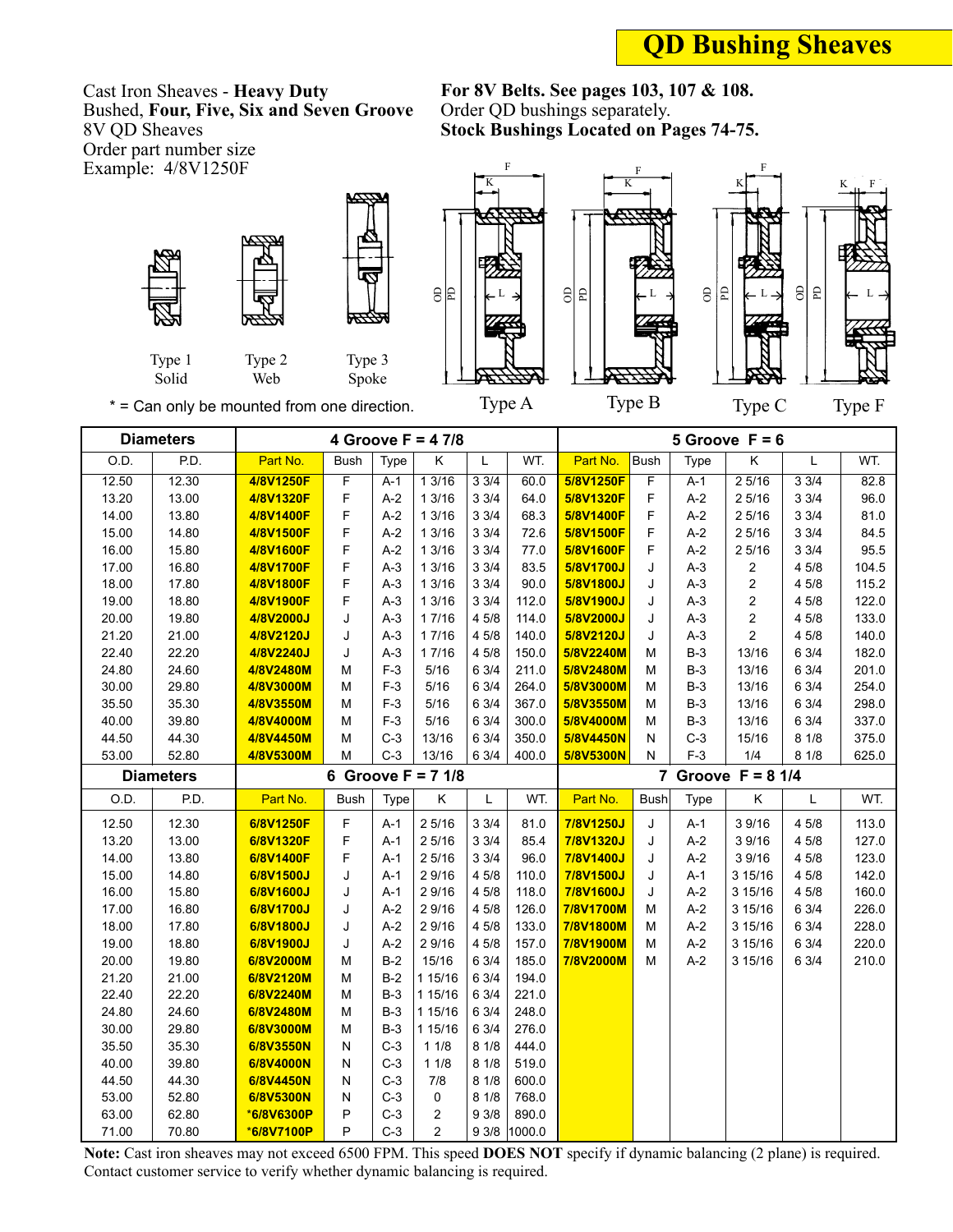**QD Bushing Sheaves**

Cast Iron Sheaves - **Heavy Duty** Bushed, **Eight and Ten Groove**  Order part number size Example: 8/8V1250J

Order QD bushings separately.







|       | <b>Diameters</b> |            |             |       | 8 Groove $F = 93/8$ |        |        |             |      |       | 10 Groove $F = 115/8$ |        |        |
|-------|------------------|------------|-------------|-------|---------------------|--------|--------|-------------|------|-------|-----------------------|--------|--------|
| O.D.  | P.D.             | Part No.   | <b>Bush</b> | Type  | K.                  | L      | WT.    | Part No.    | Bush | Type  | K                     |        | WT.    |
| 12.50 | 12.30            | 8/8V1250J  | J           | $A-1$ | 39/16               | 45/8   | 117.0  | 10/8V1250J  | J    | $A-1$ | 39/16                 | 4 5/8  | 134.0  |
| 13.20 | 13.00            | 8/8V1320J  | J           | $A-2$ | 39/16               | 4 5/8  | 131.0  | 10/8V1320J  | J    | $A-2$ | 3 9/16                | 4 5/8  | 150.5  |
| 14.00 | 13.80            | 8/8V1400J  | J           | $A-2$ | 39/16               | 4 5/8  | 127.0  | 10/8V1400J  |      | $A-2$ | 3 9/16                | 4 5/8  | 167.0  |
| 15.00 | 14.80            | 8/8V1500J  | J           | $A-1$ | 3 15/16             | 4 5/8  | 146.0  | 10/8V1500M  | M    | A-1   | 3 15/16               | 6 3/4  | 225.0  |
| 16.00 | 15.80            | 8/8V1600J  | J           | $A-2$ | 3 15/16             | 45/8   | 162.0  | 10/8V1600M  | М    | $A-2$ | 3 15/16               | 6 3/4  | 263.0  |
| 17.00 | 16.80            | 8/8V1700M  | М           | $A-2$ | 3 15/16             | 63/4   | 228.0  | 10/8V1700M  | М    | $A-2$ | 3 15/16               | 6 3/4  | 267.5  |
| 18.00 | 17.80            | 8/8V1800M  | M           | $A-2$ | 3 15/16             | 6 3/4  | 230.0  | 10/8V1800M  | М    | $A-2$ | 3 15/16               | 6 3/4  | 272.0  |
| 19.00 | 18.80            | 8/8V1900M  | M           | $A-2$ | 3 15/16             | 6 3/4  | 222.0  | 10/8V1900M  | М    | $A-2$ | 3 15/16               | 6 3/4  | 269.0  |
| 20.00 | 19.80            | 8/8V2000M  | М           | $A-2$ | 3 15/16             | 6 3/4  | 213.0  | 10/8V2000M  | М    | $A-2$ | 315/16                | 6 3/4  | 253.0  |
| 21.20 | 21.00            | 8/8V2120M  | M           | $A-2$ | 3 15/16             | 6 3/4  | 230.0  | 10/8V2120M  | м    | $A-2$ | 3 15/16               | 6 3/4  | 267.0  |
| 22.40 | 22.20            | 8/8V2240M  | М           | $A-2$ | 21/4                | 6 3/4  | 244.0  | 10/8V2240N  | Ν    | $A-2$ | 21/4                  | 81/8   | 332.0  |
| 24.80 | 24.60            | 8/8V2480N  | N           | $A-3$ | 21/4                | 81/8   | 365.7  | 10/8V2480N  | N    | $A-3$ | 21/4                  | 81/8   | 356.0  |
| 30.00 | 29.80            | 8/8V3000N  | N           | $A-3$ | 21/4                | 81/8   | 410.0  | 10/8V3000N  | N    | $A-3$ | 21/4                  | 81/8   | 425.0  |
| 35.50 | 35.30            | 8/8V3550N  | N           | $A-3$ | 21/4                | 81/8   | 508.0  | *10/8V3550P | P    | $A-3$ | 25/8                  | 93/8   | 635.0  |
| 40.00 | 39.80            | 8/8V4000N  | N           | $A-3$ | 21/4                | 81/8   | 592.0  | *10/8V4000P | P    | $A-3$ | 25/8                  | 93/8   | 754.0  |
| 44.50 | 44.30            | *8/8V4450P | P           | $B-3$ | 25/8                | 93/8   | 860.0  | *10/8V4450P | P    | $A-3$ | 25/8                  | 93/8   | 813.5  |
| 53.00 | 52.80            | *8/8V5300P | P           | $B-3$ | 25/8                | 93/8   | 992.0  | *10/8V5300P | P    | $A-3$ | 0                     | 93/8   | 1137.0 |
| 63.00 | 62.80            | *8/8V6300P | P           | $B-3$ | 25/8                | 93/8   | 1050.0 | *10/8V6300W | W    | $A-3$ | 25/8                  | 11 3/8 | 1500.0 |
| 71.00 | 70.80            | *8/8V7100W | W           | $B-3$ | 21/4                | 11 3/8 | 1808.0 | *10/8V7100W | W    | $A-3$ | 25/8                  | 11 3/8 | 1916.0 |

\* = Can only be mounted from one direction. **Note:** Cast iron sheaves may not exceed 6500 FPM. This speed **DOES NOT** specify if dynamic balancing (2 plane) is required. Contact customer service to verify whether dynamic balancing is required.

9 Groove & Severe Duty Ductile Iron Sheaves (Max Rim Speed = 8,000FPM) are available upon request.